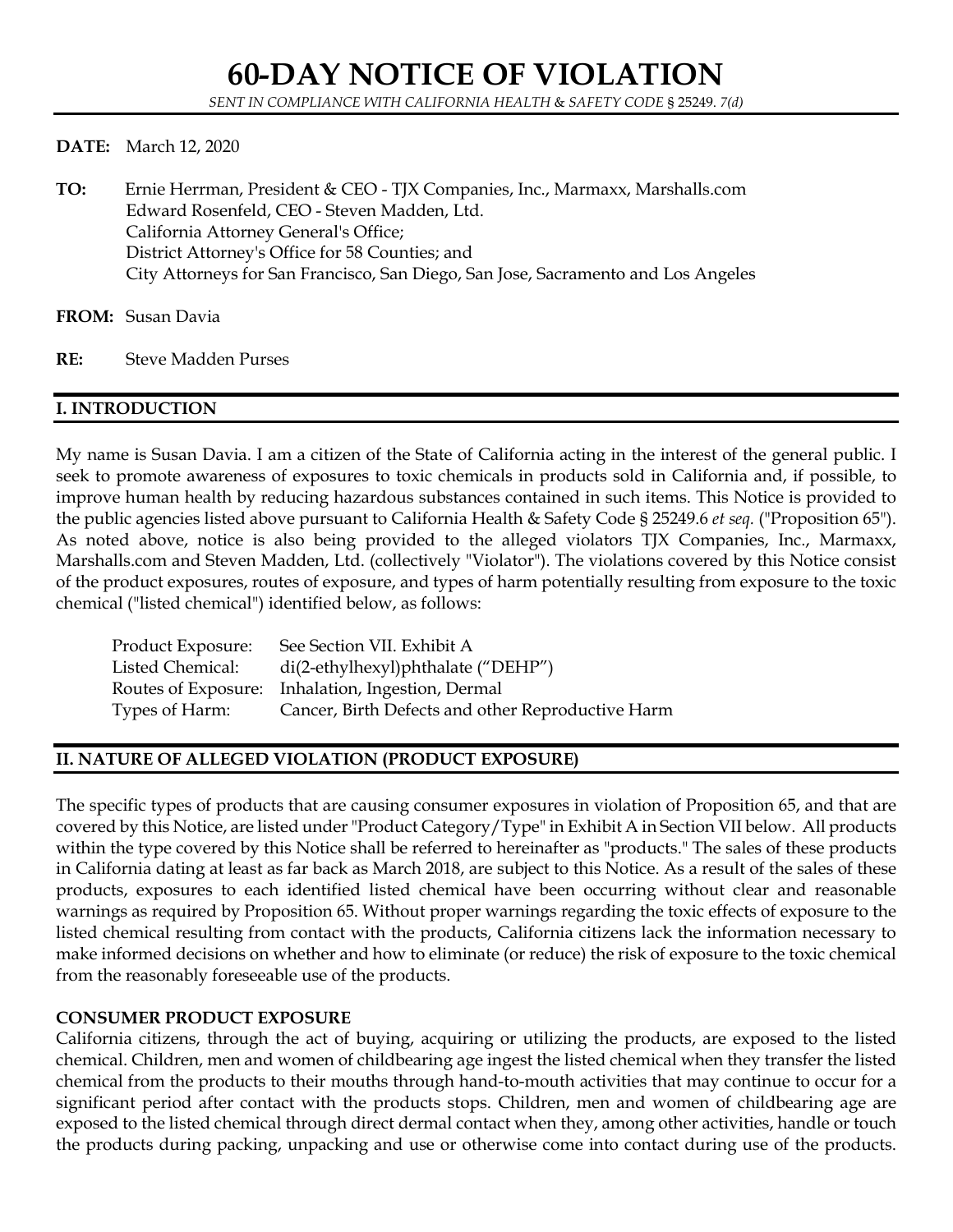Children, men and women of childbearing age will directly ingest the listed chemical anytime they place the soft vinyl of the product in their mouths to hold or otherwise mouth the product.

## **III. CONTACT INFORMATION**

Please direct all questions concerning this notice to me through my counsel's office at the following address: Susan Davia c/o Sheffer Law Firm 81 Throckmorton Ave., Suite 202 Mill Valley, CA 94941 [sheffesq@aol.com,](mailto:sheffesq@aol.com) (415) 388-0911

## **IV. PROPOSITION 65 INFORMATION**

For general information concerning the provisions of Proposition 65, please feel free to contact the Office of Environmental Health Hazard Assessment's ("OEHHA") Proposition 65 Implementation Office at (916) 445- 6900. For the Violator's reference, I have attached a copy of "Proposition 65: A Summary" which has been prepared by OEHHA.

## **V. RESOLUTION OF NOTICED CLAIMS**

Based on the allegations set forth in this Notice, I intend to file a citizen enforcement lawsuit against the alleged Violator unless such Violator enters into a binding written agreement to: (1) recall products already sold or undertake best efforts to ensure that the requisite health hazard warnings are provided to those who have received such products; (2) provide clear and reasonable warnings for products sold in the future or reformulate such products to eliminate the listed chemical exposures; and (3) pay an appropriate civil penalty based on the factors enumerated in California Health & Safety Code § 25249.7 (b). If the alleged Violator is interested in resolving this dispute without resorting to time-consuming and expensive litigation, please feel free to contact my counsel identified in Section III above. It should be noted that neither my counsel nor I can: (1) finalize any settlement until after the 60-day notice period has expired; nor (2) speak for the Attorney General or any District or City Attorney who received this Notice. Therefore, while reaching an agreement with me will resolve my claims, such agreement may not satisfy the public prosecutors.

## **VI. ADDITIONAL NOTICE INFORMATION**

Identified below is a specific example of a product recently purchased and witnessed as being available for purchase or use in California that is within the category or type of offending product covered by this Notice. Based on publicly available information, the retailers, distributors and/or manufacturers of the examples within the categories or types of product are also provided below. I believe and allege that the sale of the offending products also has occurred without the requisite Proposition 65 "clear and reasonable warnings" at one or more locations and/or via other means including, but not limited to, transactions made over-the-counter, businessto-business, through the internet and/or via a catalog by the Violator and other retailers and distributors of the manufacturer.

| Product <sup>*</sup> | Ketailer                   | Manufacturer/Distributor |
|----------------------|----------------------------|--------------------------|
| Steve Madden Purse   | Marshalls, SteveMadden.com | Steve Madden             |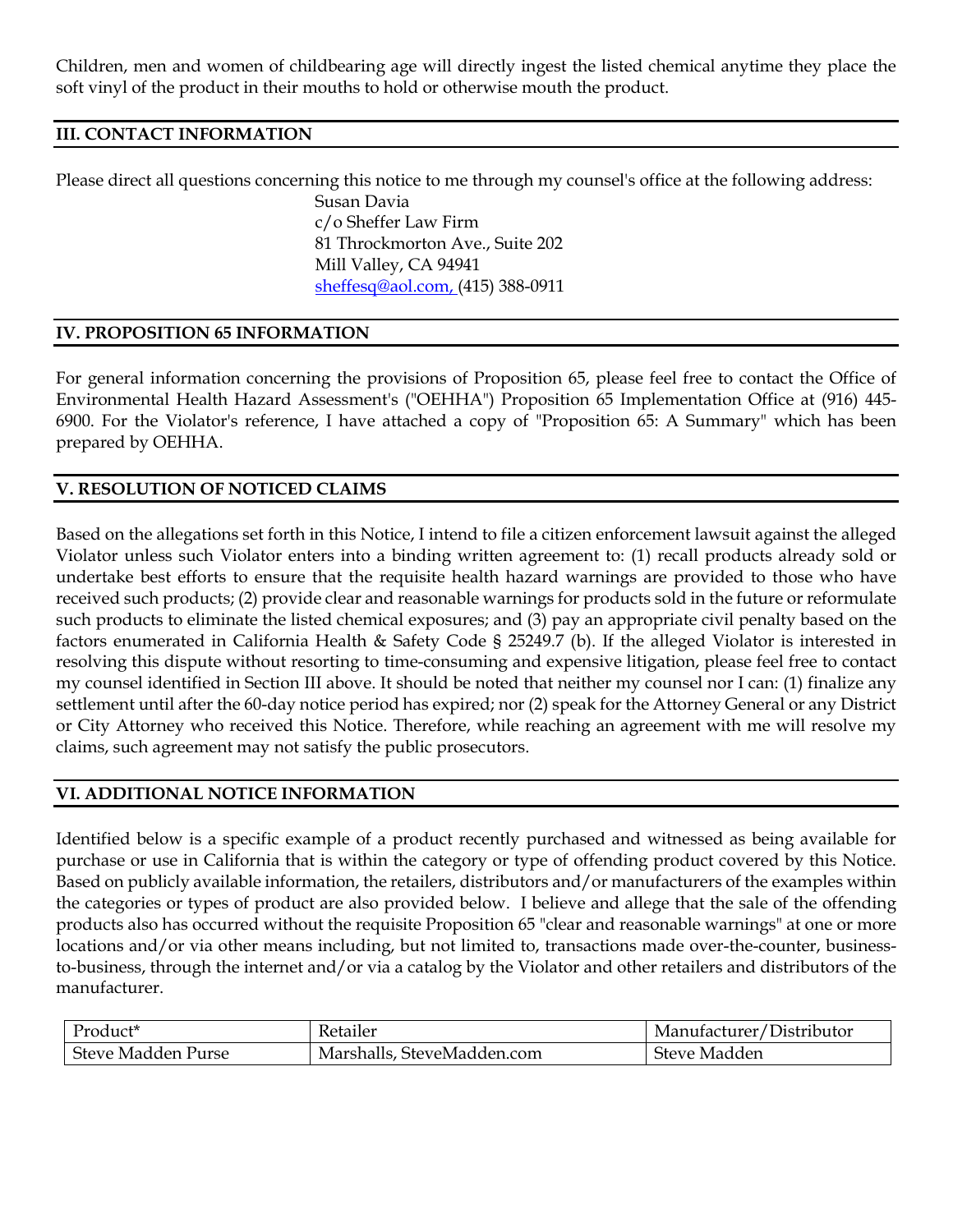#### **VII. EXHIBIT A**

| Product Category/Type | Such $As^*$                       | Toxins      |
|-----------------------|-----------------------------------|-------------|
| Steve Madden Purse    | Steve Madden DT607190 Taupe/Multi | <b>DEHP</b> |
|                       | BDevylin 193624584121             |             |

\*The specifically identified example of the category or type of product that is subject to this Notice is for the recipient's benefit to assist in its investigation of, among other things, the magnitude of potential exposure to the listed chemical from other items within the product category/type listed in Exhibit A. *It is important to note that this example is not meant to be an exhaustive or comprehensive identification of each specific offending product of the type listed under "Product Category/Type" in Exhibit A*. Further, it is this citizen's position that the alleged Violator is obligated to continue to conduct in good faith an investigation into other specific products within the type or category described above that may have been manufactured, distributed, sold, shipped, stored (or otherwise within the notice recipient's custody or control) during the relevant period so as to ensure that the requisite toxic warnings were and are provided to California citizens prior to purchase.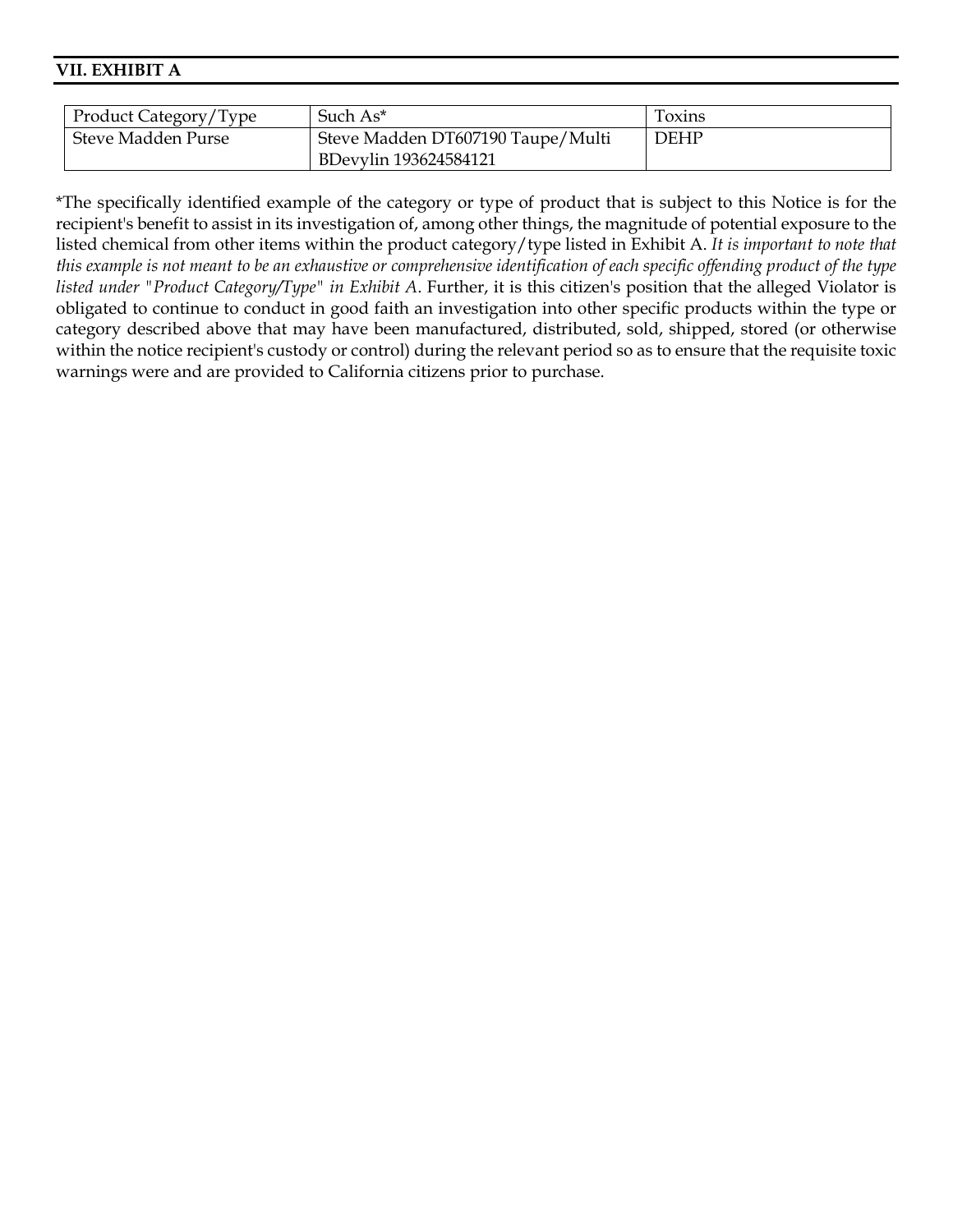# **CERTIFICATE OF MERIT**

Health and Safety Code Section 25249.7(d)

I, Gregory M. Sheffer, hereby declare:

- 1. This Certificate of Merit accompanies the attached sixty-day notice in which it is alleged that the party identified in the notice has violated Health and Safety Code § 25249.6 by failing to provide clear and reasonable warnings.
- 2. I am the attorney for the noticing party.
- 3. I have consulted with one or more persons with relevant and appropriate experience or expertise who has reviewed facts, studies, or other data regarding the alleged exposure to the listed chemical that is the subject of this action
- 4. Based on the information obtained through those consultations, and on all other information in my possession, I believe there is a reasonable and meritorious case for the private action. I understand that "reasonable and meritorious case for the private action" means that the information provides a credible basis that all elements of the plaintiff's case can be established and the information did not prove that the alleged Violator will be able to establish any of the affirmative defenses set forth in the statute. The California sale of the subject products was completed without the communication of any compliant statutory warning regarding the alleged chemical exposure.
- 5. The copy of this Certificate of Merit served on the Attorney General attaches to it factual information sufficient to establish the basis for this certificate, including information identified in Health and Safety Code § 25249.7(h)(2) *(i.e.,* (1) the identity of the persons consulted with and relied on by the certifier, and (2) the facts, studies, or other data reviewed by those persons).

Dated: March 12, 2020 Sheffer Law Firm

Gregory M. Sheffer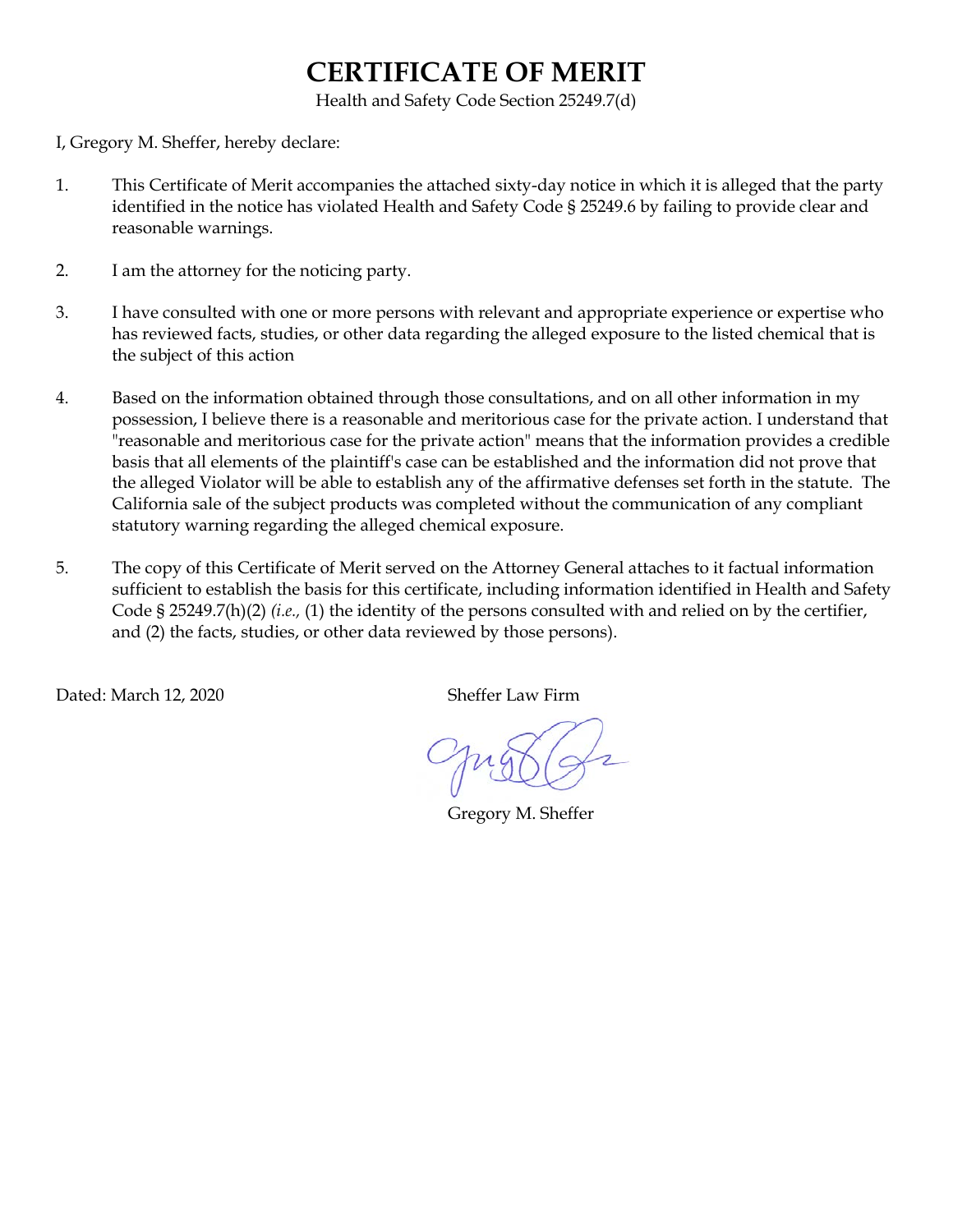#### **PROOF OF SERVICE**

I am employed in the County of Marin, State of California. I am a citizen of the United States, over the age of 18 years, and not a party to the within action. My business address is 81 Throckmorton Avenue, Suite 202, Mill Valley, CA 94941.

On the date indicated below, I served the following documents, described as:

## **60-DAY NOTICE OF VIOLATION SENT IN COMPLIANCE WITH HEALTH & SAFETY CODE § 25249.7(d);**

## **PROPOSITION 65: A SUMMARY (SERVED ONLY ON THE NOTICED VIOLATORS)**;

## **CERTIFICATE OF MERIT; AND**

## **CERTIFICATE OF MERIT ATTACHMENTS (SERVED ONLY ON THE ATTORNEY GENERAL)**

on each entity or other mandatory recipient listed below by placing a true and correct copy of the foregoing document(s) in a sealed envelope addressed to each interested party as set forth hereafter and depositing each such envelope, with postage thereon fully prepaid, for collection and mailing with the United States Postal Service or agent authorized to accept mail on behalf of the United States Postal Service.

| Ernie Herrman, President & CEO   | Edward Rosenfeld, CEO                 |                                    |
|----------------------------------|---------------------------------------|------------------------------------|
| TJX Companies, Inc.              | Steven Madden, Ltd.                   |                                    |
| Marmaxx                          | 52-16 Barnett Avenue                  |                                    |
| Marshalls.com                    | Long Island City, NY 11104            |                                    |
| 770 Cochituate Road              |                                       |                                    |
| Framingham, MA 01701             |                                       |                                    |
|                                  |                                       |                                    |
| Attorney General of the State of | The District Attorney for Each of the | The City Attorney for Los Angeles, |
| California                       | 58 counties in California             | San Diego, San Jose, San Francisco |
| (see attached list of addresses) | (see attached list of addresses)      | and Sacramento                     |
|                                  |                                       | (see attached list of addresses)   |

I also caused to be served the same documents on the Attorney General of the State of California by electronically uploading a copy to the California Attorney General's Website a[t https://oag.ca.gov/prop65/add-](https://oag.ca.gov/prop65/add-60-day-notice)[60-day-notice,](https://oag.ca.gov/prop65/add-60-day-notice)

Executed this 12th day of March 2020, at Mill Valley, California. I declare under the penalty of perjury under the laws of the State of California that the foregoing is true and correct.

Heidi Boissonneau